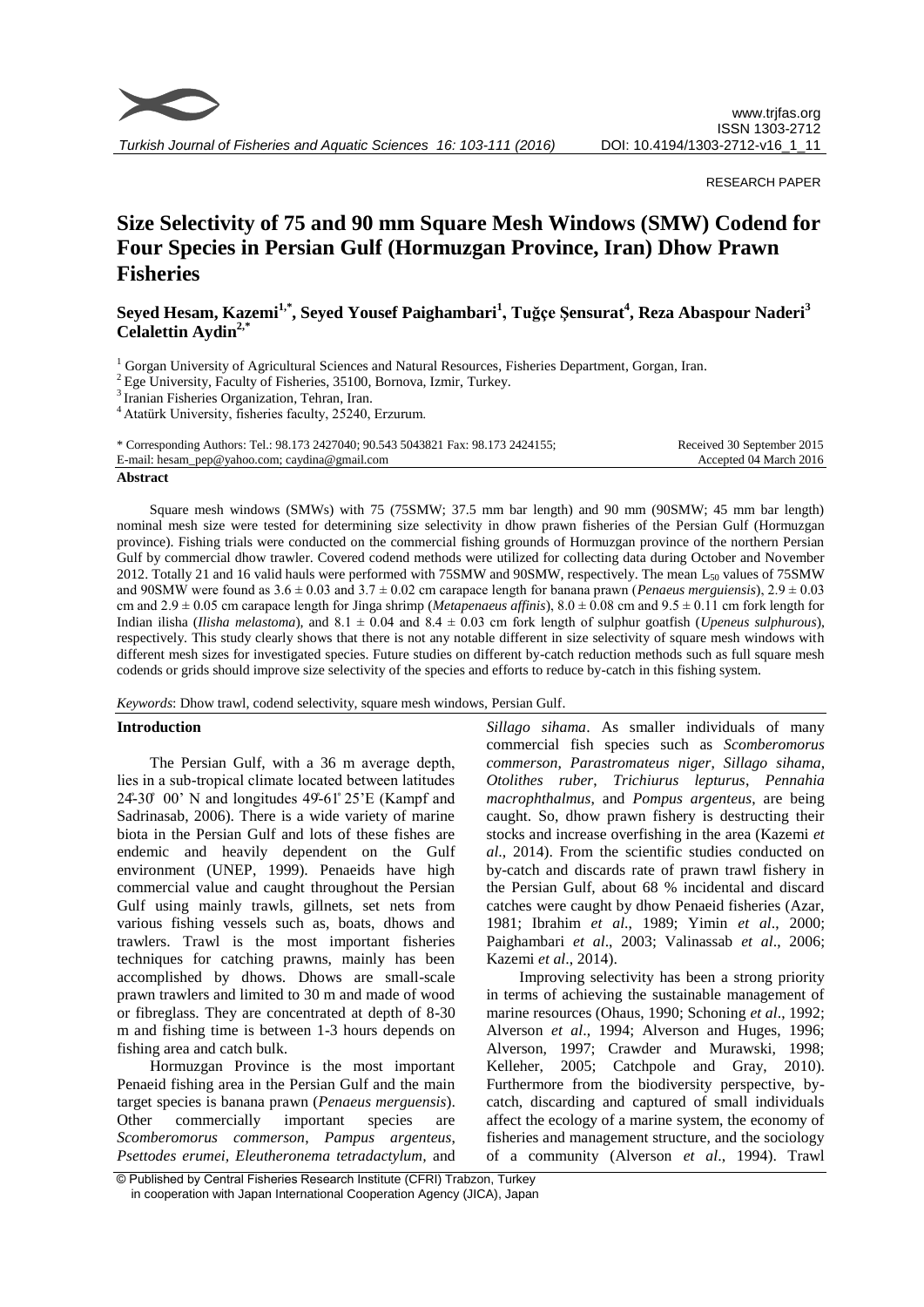fisheries for prawn and demersal finfish account for over 50 percent of total estimated discards and tropical prawn trawl fisheries have the highest discard rate and account for over 27 percent of total estimated discards (Kelleher, 2005). A great deal of progress has recently been made in reducing by-catch and discards (Suuronen, 2005). There are many scientific papers conducted on reduced discard rate and bycatch (improving size and species selectivity) around the world. There is one study about using BRD in the Persian Gulf which related trawlers (Paighambari, 2003), but there is no studies conducted on the Persian Gulf dhow prawn trawl.

There are some codend modifications to improve trawl selectivity, such as increase mesh size, using square mesh codend, lastridge rope and narrowed codend, etc. (Stewart, 2002), among which square mesh window fitted in the top panel of the trawl codend is the simplest method to decrease by-catch and improve trawl selectivity (Arkley, 1990; Ulmestrand and Larsson, 1991; Thorsteinsson, 1992; Briggs and Robertson, 1993; Robertson and Shanks, 1994; Metin *et al*., 2005).

The aim of this study is to determine the size selectivity square mesh windows (SMWs) with 75 (75SMW; 37.5 mm bar length) and 90 mm (90SMW; 45 mm bar length) for banana prawn (*Penaeus merguiensis*), jinga shrimp (*Metapenaeus affinis*), Indian ilisha (*Ilisha melastoma*) and sulphur goatfish (*Upeneus sulphurous*). Size selection performance of square mesh windows were assessed for the first time from dhow prawn fisheries in the Persian Gulf (Hormuzgan province).

### **Material and Methods**

The study was carried out in Hormuzgan province of the Persian Gulf (Figure 1) during October and November 2012. Average towing duration and trawling depth were 1.5 h (1.3-1.8 h) and 14.5 m (5-22 m), respectively. A total of 37 valid hauls were conducted using two different codends; 21 hauls for 75SMW and 16 for 90SMW. All hauls were done in daylight at an average speed of 2.5 knots (1.8- 3.1 knots). Samplings were conducted aboard 19.8 m long conventional dhow prawn trawler with 400 HP main engine. The dhow was rigged with a bottom trawl net made of polyethylene material (PE 3mm diameter – double braided), the overall length, footrope and headline were 26.5m, 25.1m and 22.3m, respectively (Paighambari, 2003). The ratio between the number of meshes in extension and codend circumferences was 1:1.

Square mesh windows (SMWs) with 75 (75SMW; 37.5 mm bar length) and 90 mm (90SMW; 45 mm bar length) were tested during the experiment. Both windows are same length size: 75SMW has 57 bars in length, 34 bars in height; 90SMW has 48 bars in length and 28 bars in height. Both SMWs were inserted in the upper panel of the codend. The codend was polyethylene material with nominal 25 mm mesh size and 4.3 m in length (Figure 2).

The hooped covered codend method was used to collect the selectivity data for four species (Wileman *et al.,* 1996). The cover was 7 m in length and was made of 10 mm mesh size PE netting. To prevent masking, supported by two 1.8 m diameter hoops made of 5 cm diameter polyvinylchloride (PVC) material was rigged. The hoop was mounted at a distance of 2.5 m and 4.0 m from the ends of the funnel (Figure 2).

After hauling up the gear, catches from the codend and cover were emptied on the deck separately, sorted by species, and weighed. The total catch was classified as prawn, incidental (some specific species) and discarded catch, and each part was weighed separately. Sub-samples were taken from prawn and discard catch. The length class frequencies were then estimated by raising the subsampled frequencies obtained by the ratio of the total weight to the sub-sample weight. Carapace length (from the orbital sinus to the internal posterior margin of the carapace) of *Penaeus merguiensis* and *Metapenaeus affinis* were measured by digital caliper, fork lengths of *Ilisha melastoma* and *Upeneus sulphureus* were measured by measuring board as nearest cm.

Selectivity curves of the individual hauls were obtained by fitting the logit function:  $r(l) = \exp(v_1 + v_2 l)/[1 + \exp(v_1 + v_2 l)]$  by means of maximum likelihood method (Wileman *et al*., 1996) where the parameters  $v_1$  and  $v_2$  are the intercept and slope of the linear logistic function, respectively. Selectivity parameters for individual hauls and pooled data were estimated by using the CC2000 software (*ConStat*, 1995). The mean selectivity of individual hauls was found by taking into account between-haul variation (Fryer, 1991) using the ECModeller software (*ConStat*, 1995). Individual selectivity parameters were analyses according to existence of investigated species both in codend and cover. Mean selectivity results according to Fryer (1991) were analyses from valid hauls. On the other hand, all specimens were added in pooled data for calculating the selectivity parameters.

### **Results**

Totally 37 valid hauls, 21 with 75SMW and 16 with 90SMW, were performed. We found more than 50 species of teleost fishes, elasmobranches, cephalopods, crustaceans and invertebrates. A total weight of 1 374.24 and 807.73 kg prawns and 3 598.41 and 1 979.01 kg by-catch were caught in the 75SMW and 90SMW codends and covers combined, respectively. Sufficient amount of specimens were presented in order to estimate the selectivity, only for two crustaceans and two fish species

Table 1 shows numbers and weight and % total catch of both codend and cover in 75SMW and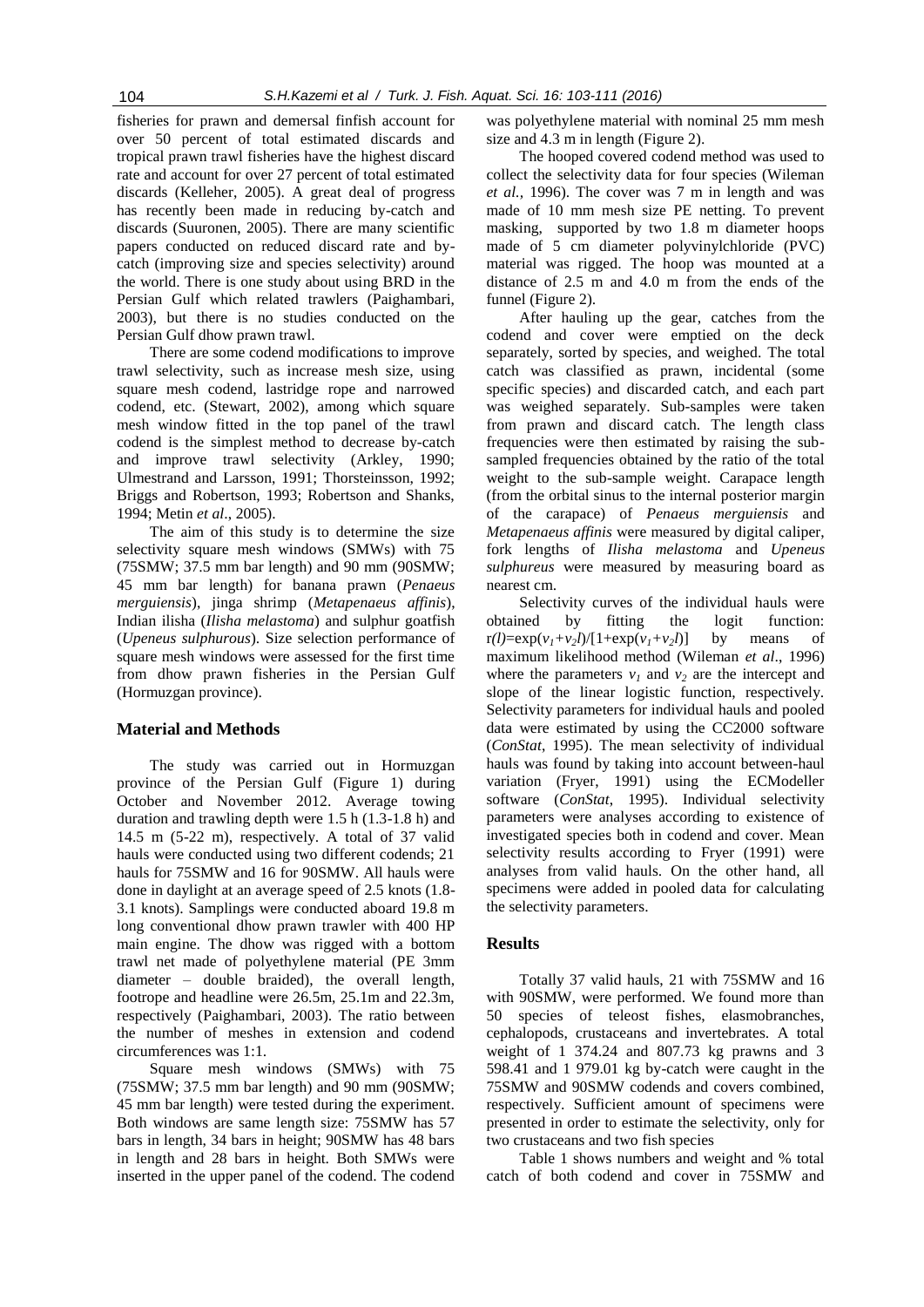

**Figure 1.** Study area (Hormuzgan province of the Persian Gulf).



**Figure 2.** Schematic diagram of codend and cover used in experiments.

90SMW. The total catch (codend +cover) of 75 SMW contained 25.8 % *Penaeus merguiensis*, 9.2 % *Ilisha melastoma,* 8.8% *Leiognathus sp., 7.2* % *Upeneus sulphureus,* and 3.6% *Trichiurus lepturus*, and 1.8 % *Metapenaeus affinis* in terms of weight. 90SMW total catch consist of 27.1 % *Penaeus merguiensis*, 9.8 % *Ilisha melastoma,* 7.8% *Trichiurus lepturus*, 7.1% *Leiognathus sp, 6.6*% *Upeneus sulphureus and 1.6% Metapenaeus affinis.* All other remaining species (fish, crustacean and invertebrate) accounted for 43.6 and 40.1 % of the catch in 75 SMW and 90SMW, respectively. Some of the other commercial species were yellowtail scad (*Atule mate*), jelly fish (*Aurelia aurita*), Ponyfish (Leiognathus sp.), Bloch's gizzard shad (*Nematalosa nasus*), Cuttlefish (*Sepia pharaonis*)*,* Fourfinger threadfin (*Eleutheronema tetradactylum*), Silver pomfret (*Pampus argenteus*) and Indian halibut (*Psettodes erumei*).

A total of 14 and 11 hauls estimated for *Penaeus merguiensis* selectivity in 75SMW and 90SMW, respectively. Figure 3 give selectivity curves for individuals and mean curves of banana prawn. Figure

3 also give (right Y -axis) that normalized length frequency distributions in the codend and cover for each length class. The mean  $L_{50}$  values for 75SMW and 90SMW were  $3.6 \pm 0.03$  cm and  $3.7 \pm 0.02$  cm, respectively. SR values for 75SMW and 90SMW were  $1.0 \pm 0.03$  cm and  $1.2 \pm 0.10$  cm, respectively (Table 2). There was no significant differences both  $L_{50}$  and SR values between two nets (P>0.05).

Selectivity curves for 12 and 8 individual hauls were estimated for *Metapenaeus affinis* in the 75SMW and 90SMW, respectively and mean curves are shown in Figure 4. Figure 4 also present (right Y axis) that normalized length frequency distributions in the codend and cover for each length class. The mean  $L_{50}$  values were  $2.9 \pm 0.03$  cm and  $2.9 \pm 0.05$  cm for 75SMW and 90SMW, respectively. SR values for 75SMW and 90SMW were  $1.3 \pm 0.09$  and  $1 \pm 0.08$ cm, respectively (Table 2). The mean  $L_{50}$  values of both nets were higher than  $L_{50}$  (2.71 cm). The differences were not significant between two nets both  $L_{50}$  and SR values (P>0.05).

A total of 13 and 7 valid hauls were obtained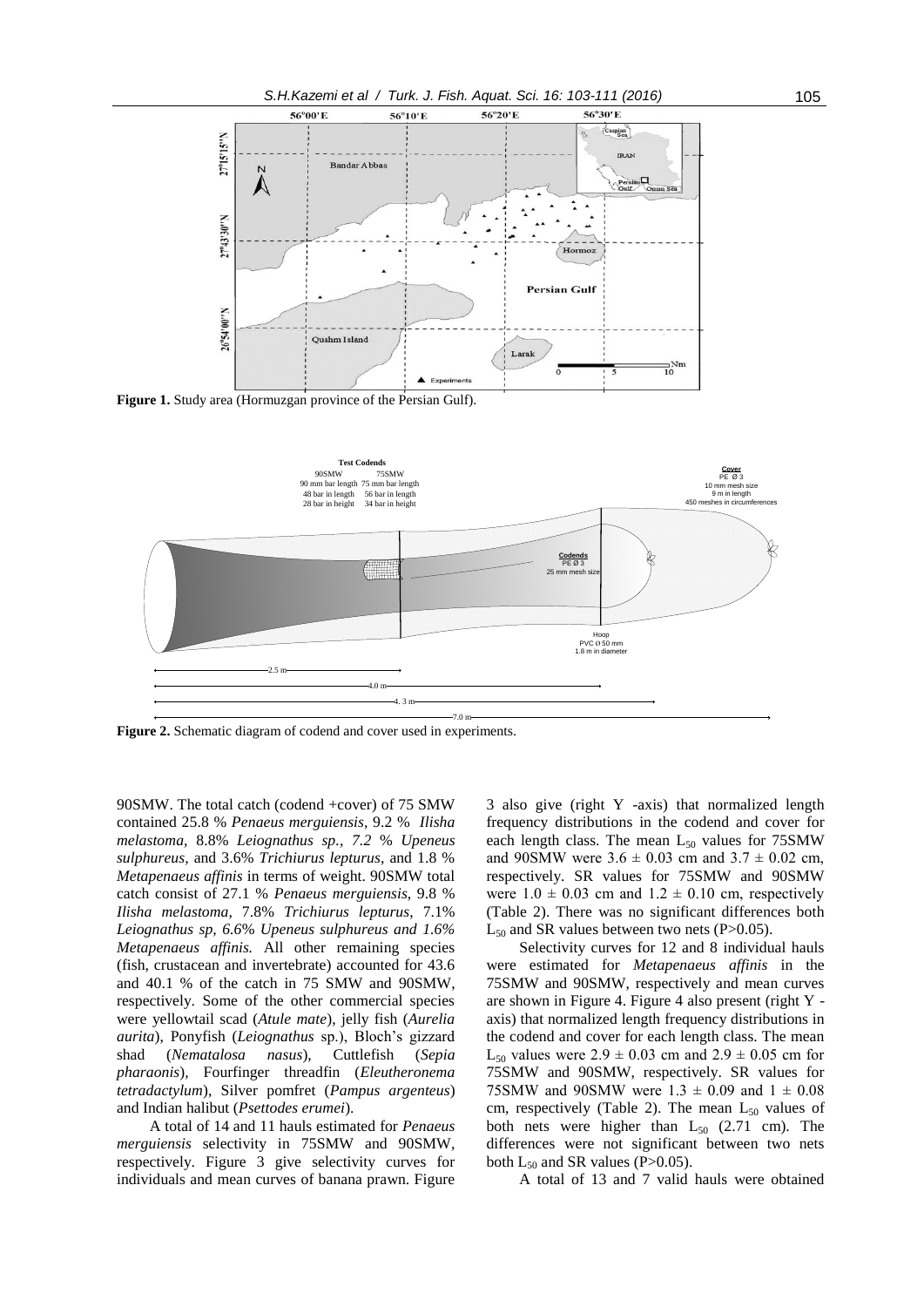**Table1.** Total catch of investigated species from codend and covers of two modified nets; 21hauls with 75SMW and 16 hauls with 90SMW; N:

|                                             |                                |        | 75SMW |       |                  |        |        |       |       |                  |
|---------------------------------------------|--------------------------------|--------|-------|-------|------------------|--------|--------|-------|-------|------------------|
|                                             |                                | Codend | Cover |       |                  | Codend |        | Cover |       |                  |
| <b>Species</b>                              | N                              | W      | N     | W     | $\%$<br>in total | N      | W      | N     | W     | $\%$<br>in total |
| Penaeus merguiensis                         | 74035                          | 1202.9 | 6120  | 80.8  | 25,8             | 41393  | 688.5  | 4498  | 67.4  | 27,1             |
| Ilisha melastoma                            | 36141                          | 235,9  | 35793 | 220.9 | 9,2              | 27921  | 188.7  | 13151 | 83,6  | 9,8              |
| Leiognathus Sp.                             | 71367<br>413.8<br>5273<br>24.1 |        | 8,8   | 26948 | 155,83           | 8526   | 41,1   | 7,1   |       |                  |
| Upeneus sulphureus                          | 29479                          | 275,1  | 13028 | 82.5  | 7,2              | 12306  | 122.5  | 8337  | 60.8  | 6,6              |
| Trichiurus lepturus                         | 3961                           | 163,8  | 556   | 13.9  | 3,6              | 4872   | 186.3  | 1030  | 29,8  | 7,8              |
| Metapenaeus affinis                         | 14915                          | 77.4   | 2653  | 12,8  | 1,8              | 7373   | 40.64  | 1048  | 5,1   | 1,6              |
| Others                                      |                                | 1925,3 |       | 243,4 | 43,6             |        | 939.33 |       | 177,4 | 40,1             |
| Total                                       |                                | 4294,2 |       | 678.5 |                  |        | 2321,8 |       | 464,9 |                  |
| Number of individuals, W: Total weight (kg) |                                |        |       |       |                  |        |        |       |       |                  |

Number of individuals, W: Total weight (kg)



**Figure 3**. The selection curves and length distribution of the banana prawn (*Penaeus merguiensis*),Y-axis left: percentage retained for the selection curves of: a; 75SMW and b; 90SMW (thick drawn lines; mean selection curve, thin drawn lines; individual selection curves). Y-axis right: normalized length-frequency distribution, drawn lines; codend specimens, broken lines; cover specimens.

from selectivity analyses of *Ilisha melastoma* in the 75SMW and 90SMW, respectively. Figure 5 shows individuals and mean selectivity curves for Indian ilisha. Figure 5 also shows (right *Y* -axis) that normalized length frequency distributions in the codend and cover for each length class. The mean  $L_{50}$ values for 75SMW and 90SMW were  $8.0 \pm 0.08$  cm and  $9.5 \pm 0.11$  cm, respectively. SR values for 75SMW and 90SMW were  $2.7 \pm 0.20$  cm and  $2.2 \pm$ 0.44 cm, respectively (Table 2). 75SMW gave significantly higher  $L_{50}$  value (P<0.05), while smaller SR value did not significantly different from 90SMW  $(P>0.05)$ .

Selectivity curves for 12 and 14 individual hauls were estimated for *Upeneus sulphurous* in the 75SMW and 90SMW, respectively. Figure 6 shows individuals and mean curves (based on Fryer, 1991) of sulphur goatfish. Figure 6 also shows (right Y axis) that normalized length frequency distributions in

the codend and cover for each length class The mean  $L_{50}$  values for 75SMW and 90SMW were 8.1  $\pm$  0.04 cm and  $8.4 \pm 0.03$  cm, respectively. SR values for 75SMW and 90SMW were  $1.1 \pm 0.05$  cm and  $1.4 \pm$ 0.07 cm, respectively (Table 2). The mean  $L_{50}$  values of both nets were smaller than Lm (9.9 cm of FL). There wasn't any significant differences between  $L_{50}$  and SR values between two nets (P $>0.05$ ). Although, *vi*<sub>2</sub> value was significantly differed between the nets  $(P<0.05)$ .

#### **Discussion**

This research was taken under commercial condition and it is the first report of using square mesh window in the Persian Gulf dhow prawn trawl fishery. A 25 mm mesh size codend (conventionally used) destructive effect on species caught by dhow trawl (Kazemi *et al*., 2014). Therefore, it was not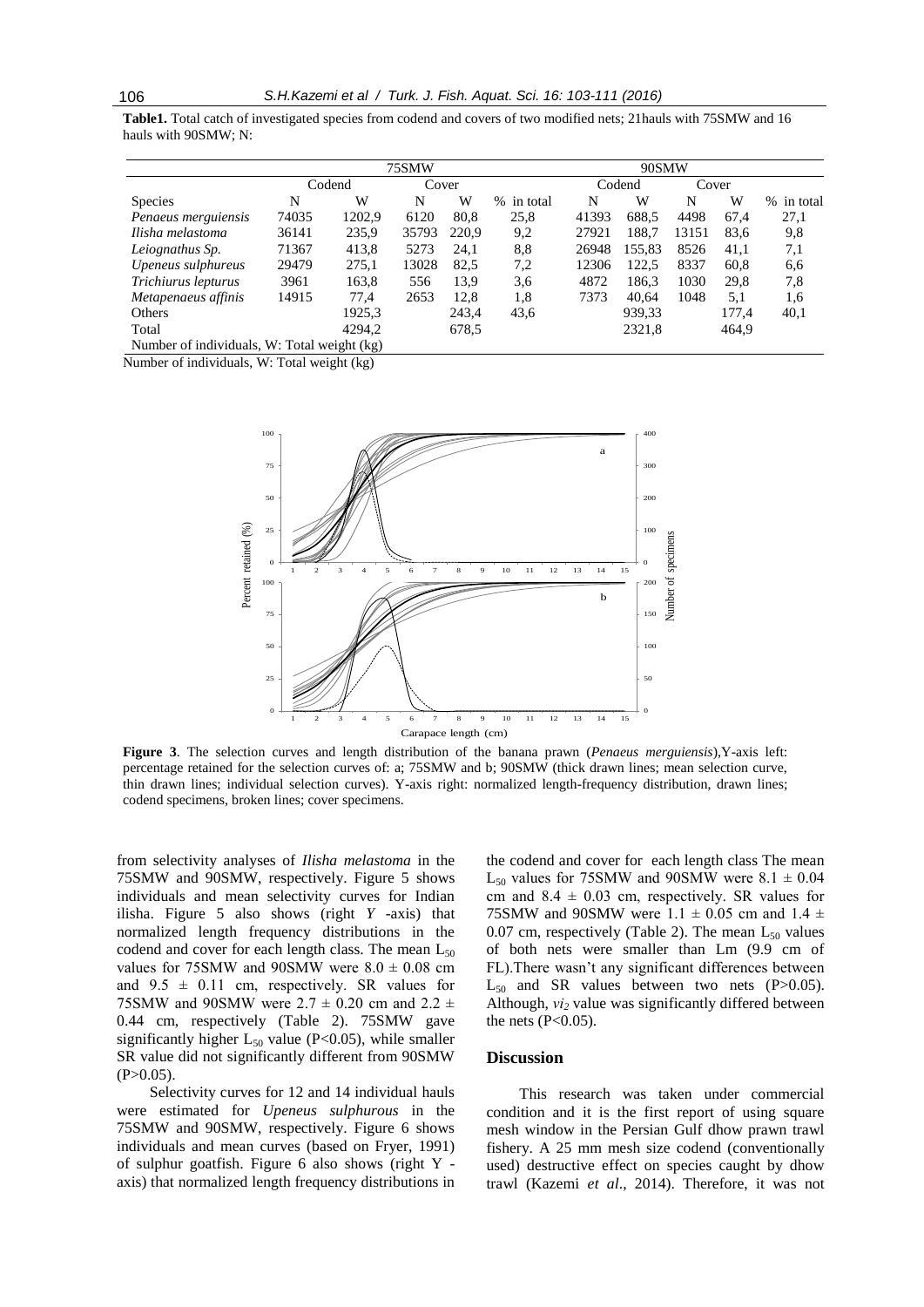**Table 2**. Mean (according to Fryer, 1991) and pooled selection parameters and estimated number in codend, cover and total of investigated species for 75SMW and 90SMW. All measures are in centimetre. (L<sub>50</sub>, 50% retention lengths; SR, selection range; se, standard error;  $v_{i1}$  and  $v_{i2}$  regression parameters; F.: mean parameters according to Fryer; P.: pooled parameters)

|                                       |                         | 75SMW          |              |            |              |           |                |               |               |                | 90SMW      |              |            |              |                      |                |              |             |       |
|---------------------------------------|-------------------------|----------------|--------------|------------|--------------|-----------|----------------|---------------|---------------|----------------|------------|--------------|------------|--------------|----------------------|----------------|--------------|-------------|-------|
|                                       |                         | Catch (number) |              |            |              |           |                |               |               | Catch (number) |            |              |            |              |                      |                |              |             |       |
|                                       |                         | $L_{50}$       | $\emph{se}$  | S.R.       | se           | $v_{iI}$  | vi2            | Codend        | Cover         | Total          | $L_{50}$   | $\emph{se}$  | S.R.       | se           | $v_{iI}$             | $v_{i2}$       | Codend       | Cover       | Total |
|                                       | 1                       | 2,9            | 0,47         | 2,1        | 1,25         | $-2,976$  | 1,030          | 4090          | 208           | 4298           | 3,6        | 0,12         | 0,6        | 0,21         | $-12,572$            | 3,462          | 2288         | 193         | 2482  |
|                                       | $\mathbf{2}$            | 3,6            | 0,16         | 1,0        | 0,30         | $-8,149$  | 2,244          | 3243          | 291           | 3535           | 3,5        | 0,21         | 1,6        | 0,74         | $-4,786$             | 1,362          | 3328         | 314         | 3642  |
|                                       | 3                       | 3,6            | 0,53         | 3,5        | 3,20         | $-2,251$  | 0,620          | 2820          | 264           | 3084           | 3,5        | 0,87         | 3,6        | 3,72         | $-2,140$             | 0,604          | 2912         | 363         | 3275  |
|                                       | 4                       | 3,7            | 0,19         | 1,3        | 0,60         | $-6,137$  | 1,671          | 3384          | 291           | 3676           | 3,4        | 0,43         | 2,7        | 2,31         | $-2,841$             | 0,829          | 2392         | 230         | 2622  |
|                                       | 5                       | 3,7            | 0,55         | 5,2        | 2,62         | $-1,596$  | 0,426          | 5923          | 555           | 6478           | 3,6        | 0,18         | 1,4        | 0,62         | $-5,777$             | 1,613          | 3016         | 314         | 3330  |
| (Carapace length)                     | 6                       | 4,2            | 0,14         | 0,9        | 0,34         | $-9,673$  | 2,318          | 3384          | 333           | 3718           | 3,9        | 0,48         | 3,7        | 4,03         | $-2,290$             | 0,591          | 2704         | 339         | 3043  |
|                                       |                         |                |              |            |              |           |                |               |               |                |            |              |            |              |                      |                |              |             |       |
|                                       | 7                       | 3,3            | 0,28         | 1,8        | 1,10         | $-3,978$  | 1,199          | 3384          | 264           | 3648           | 4,0        | 0,52         | 3,4        | 1,88         | $-2,574$             | 0,644          | 2496         | 266         | 2762  |
|                                       | 8                       | 3,5            | 0,49         | 3,1        | 2,32         | $-2,457$  | 0,710          | 3102          | 250           | 3352           | 4,0        | 0,49         | 3,9        | 4,62         | $-2,268$             | 0,563          | 3120         | 399         | 3519  |
|                                       | 9                       | 3,6            | 0,45         | 3,1        | 2,72         | $-2,527$  | 0,699          | 2961          | 305           | 3267           | 3,5        | 0,74         | 5,5        | 8,94         | $-1,391$             | 0,400          | 2600         | 290         | 2890  |
| Penaeus merguensis                    | 10                      | 3,9            | 0,87         | 1,6        | 1,65         | $-5,332$  | 1,361          | 4372          | 333           | 4705           | 3,9        | 0,62         | 3,6        | 3,89         | $-2,386$             | 0,608          | 1768         | 242         | 2010  |
|                                       | 11                      | 3,7            | 0,54         | 1,1        | 0,97         | $-7,397$  | 2,002          | 2820          | 278           | 3098           | 3,4        | 0,33         | 1,9        | 1,50         | $-3,960$             | 1,179          | 1976         | 181         | 2157  |
|                                       | 12                      | 3,3            | 0,16         | 0,8        | 0,26         | $-8,824$  | 2,661          | 2679          | 236           | 2915           |            |              |            |              |                      |                |              |             |       |
|                                       | 13                      | 3,5            | 0,18         | 1,2        | 0,36         | $-6,329$  | 1,833          | 3666          | 333           | 4000           |            |              |            |              |                      |                |              |             |       |
|                                       | 14                      | 3,3            | 0,16         | 1,0        | 0,30         | $-7,579$  | 2,285          | 3102          | 291           | 3394           |            |              |            |              |                      |                |              |             |       |
|                                       | $\boldsymbol{P}$        | 3,5            | 0,21         | 3,2        | 1,27         | $-2,362$  | 0,684          |               |               |                | 3,6        | 0,24         | 3,9        | 2,10         | $-2,030$             | 0,569          |              |             |       |
|                                       | F                       | 3,6            | 0,03         | 1,0        | 0,03         | $-4,131$  | 1,157          | 48930         | 4232          | 53168          | 3,7        | 0,02         | 1,2        | 0,10         | $-3,041$             | 0,831          | 28600        | 3131        | 31732 |
|                                       | $\mathbf{1}$            | 2,8            | 2,74         | 1,1        | 0,61         | $-5,606$  | 2,033          | 714           | 80            | 794            | 3,6        | 0,63         | 3,7        | 3,61         | $-2,093$             | 0,589          | 400          | 94          | 493   |
|                                       | $\mathbf{2}$            | 3,0            | 0,37         | 2,6        | 2,23         | $-2,575$  | 0,845          | 873           | 187           | 1060           | 3,0        | 0,50         | 3,3        | 2,78         | $-1,952$             | 0,660          | 555          | 89          | 645   |
|                                       | 3                       | 2,9            | 0,44         | 2,3        | 1,96         | $-2,777$  | 0,952          | 555           | 107           | 662            | 3,2        | 0,19         | 1,4        | 0,57         | $-5,257$             | 1,618          | 555          | 102         | 657   |
|                                       | 4                       | 3,0            | 0,78         | 4,6        | 7,00         | $-1,428$  | 0,478          | 635           | 134           | 768            | 3,0        | 0,52         | 3,5        | 3,49         | $-1,851$             | 0,621          | 555          | 94          | 649   |
|                                       | 5                       | 3,1            | 0,20         | 1,4        | 0,55         | $-4,771$  | 1,518          | 1111          | 214           | 1324           | 2,5        | 1,91         | 5,7        | 10,46        | $-0,961$             | 0,388          | 511          | 68          | 579   |
|                                       | 6                       | 3,0            | 0,24         | 1,7        | 1,08         | $-3,886$  | 1,284          | 1071          | 205           | 1276           | 2,5        | 0,41         | 2,0        | 1,12         | $-2,747$             | 1,093          | 711          | 72          | 783   |
|                                       | 7                       | 3,2            | 0,69         | 3,2        | 4,39         | $-2,199$  | 0,685          | 912           | 214           | 1126           | 2,6        | 0,22         | 1,0        | 0,42         | $-5,918$             | 2,282          | 511          | 47          | 558   |
|                                       |                         |                |              |            |              |           |                |               |               |                |            |              |            |              |                      |                |              |             |       |
|                                       | 8                       | 1,9            | 1,49         | 2,8        | 3,41         | $-1.469$  | 0,789          | 595           | 53            | 648            | 3,2        | 0,18         | 0,8        | 0,34         | $-8,712$             | 2,750          | 333          | 47          | 380   |
|                                       | 9                       | 2,5            | 0,70         | 3,4        | 3,39         | $-1,660$  | 0,653          | 1190          | 187           | 1377           |            |              |            |              |                      |                |              |             |       |
| Metapenaeus affinis (Carapace length) | 10                      | 2,9            | 0,29         | 1,6        | 1,14         | $-3,849$  | 1,333          | 595           | 134           | 729            |            |              |            |              |                      |                |              |             |       |
|                                       | 11                      | 2,8            | 0,53         | 3,1        | 2,91         | $-2,000$  | 0,707          | 674           | 134           | 808            |            |              |            |              |                      |                |              |             |       |
|                                       | 12                      | 3,0            | 0,33         | 2,0        | 1,30         | $-3,211$  | 1,074          | 793           | 151           | 945            |            |              |            |              |                      |                |              |             |       |
|                                       | P                       | 2,7            | 0,18         | 3,9        | 1,14         | $-1,490$  | 0,561          |               |               |                | 2,8        | 0,17         | 3,3        | 0,82         | $-1,849$             | 0,667          |              |             |       |
|                                       | F                       | 2,9            | 0,03         | 1,3        | 0,09         | $-2,731$  | 0,947          | 9718          | 1800          | 11517          | 2,9        | 0,05         | 1,0        | 0.08         | $-2,498$             | 0,854          | 4131         | 613         | 4744  |
|                                       | 1                       | 7,8            | 0,85         | 3,2        | 2,29         | $-5,362$  | 0,688          | 1171          | 1333          | 2504           | 9,6        | 1,78         | 11,3       | 8,29         | $-1,873$             | 0,194          | 3682         | 2073        | 5755  |
|                                       | $\mathbf{2}$            | 8,2            | 2,67         | 9,5        | 15,15        | $-1,903$  | 0,232          | 1004          | 1333          | 2337           | 7,6        | 1,98         | 5,3        | 6,51         | $-3,150$             | 0,415          | 1687         | 518         | 2205  |
|                                       | 3                       | 7,9            | 2,03         | 10,1       | 9,11         | $-1,719$  | 0,217          | 2175          | 2094          | 4269           | 7,3        | 6,68         | 0,0        | 0,16         |                      | 49,876         | 1687         | 713         | 2400  |
|                                       | 4                       | 7,6            | 0,40         | 3,0        | 1,28         | $-5,479$  | 0,724          | 4685          | 5140          | 9825           | 8,9        | 1,75         | 10,6       | 8,84         | 362,027<br>$-1,853$  | 0,208          | 2761         | 1036        | 3797  |
|                                       | 5                       | 7,3            | 2,54         | 10,4       | 11,25        | $-1,532$  | 0,211          | 2008          | 1731          | 3739           | 10,4       | 1,06         | 5,3        | 4,13         | $-4,301$             | 0,415          | 1841         | 713         | 2554  |
| Ilisha melastoma                      | 6                       | 7,9            | 1,65         | 7,3        | 6,12         | $-2,394$  | 0,302          | 2342          | 1904          | 4246           | 9,8        | 0,75         | 4,7        | 2,04         | $-4,528$             | 0,463          | 2915         | 1425        | 4340  |
|                                       | 7                       | 6,5            | 4,41         | 8,3        | 13,06        | $-1,714$  | 0,264          | 2175          | 1333          | 3508           | 9,5        | 0,36         | 1,4        | 0,53         | $-14,523$            | 1,523          | 920          | 907         | 1827  |
|                                       | 8                       | 8,2            | 0,60         | 2,1        | 0,94         | $-8,783$  | 1,068          | 1673          | 4379          | 6052           |            |              |            |              |                      |                |              |             |       |
| (Fork length)                         | 9                       | 6,9            | 4,40         | 16,8       | 44,71        | $-0,897$  |                |               | 1523          | 3029           |            |              |            |              |                      |                |              |             |       |
|                                       |                         |                |              |            |              |           | 0,131          | 1506          |               |                |            |              |            |              |                      |                |              |             |       |
|                                       | 10                      | 9,3            | 1,75         | 7,0        | 7,58         | $-2,914$  | 0,312          | 1171          | 1904          | 3075           |            |              |            |              |                      |                |              |             |       |
|                                       | 11                      | 9,1            | 4,21         | 16,6       | 15,59        | $-1,211$  | 0,132          | 1506          | 1904          | 3410           |            |              |            |              |                      |                |              |             |       |
|                                       | 12                      | 9,1            | 1,55         | 10,3       | 7,86         | $-1,947$  | 0,214          | 3681          | 5140          | 8821           |            |              |            |              |                      |                |              |             |       |
|                                       | 13                      | 7,7<br>7,8     | 0,99<br>0,74 | 3,8<br>9,1 | 3,20         | $-4,405$  | 0,573          | 1171          | 1333<br>35793 | 2504<br>71934  |            |              |            |              |                      |                |              | 13151       | 41072 |
|                                       | P<br>F                  |                |              |            | 3,69         | $-1,883$  | 0,241          | 36141         |               | 57319          | 9,5        | 0,83         | 9,2        | 3,82         | $-2,285$             | 0,240          | 27921        |             |       |
|                                       | 1                       | 8,0<br>8,1     | 0,08         | 2,7<br>1,2 | 0,20<br>0,61 | $-2,351$  | 0,282<br>1,903 | 26268<br>1512 | 31051<br>629  |                | 9,5<br>8,3 | 0,11<br>1,02 | 2,2<br>2,3 | 0,44<br>2,98 | $-2,639$<br>$-7,853$ | 0,280<br>0,950 | 15493<br>674 | 7385<br>587 | 22878 |
|                                       |                         |                | 0,28         |            |              | $-15,387$ |                |               |               | 2141           |            |              |            |              |                      |                |              |             | 1261  |
| Upeneus sulphureus<br>(Fork length)   | $\overline{\mathbf{c}}$ | 7,6            | 0,53         | 2,5        | 1,41         | -6,747    | 0,888          | 1663          | 692           | 2355           | 8,1        | 0,55         | 2,7        | 1,87         | $-6,609$             | 0,815          | 618          | 352         | 970   |
|                                       | 3                       | 7,6            | 0,77         | 3,6        | 2,67         | $-4,625$  | 0,612          | 1512          | 629           | 2141           | 9,3        | 0,58         | 3,4        | 1,43         | $-6,067$             | 0,653          | 1124         | 1057        | 2181  |
|                                       | 4                       | 7,4            | 1,27         | 5,2        | 5,87         | $-3,160$  | 0,424          | 1512          | 503           | 2015           | 9,4        | 1,12         | 5,7        | 3,98         | $-3,626$             | 0,385          | 899          | 704         | 1603  |
|                                       | 5                       | 7,6            | 0,36         | 1,2        | 0,56         | $-13,903$ | 1,822          | 1361          | 566           | 1927           | 9,2        | 0,38         | 1,8        | 0,58         | $-11,050$            | 1,201          | 843          | 939         | 1782  |
|                                       | 6                       | 8,4            | 0,34         | 1,7        | 0,71         | $-10,778$ | 1,289          | 2268          | 1888          | 4156           | 8,2        | 0,68         | 3,7        | 2,17         | $-4,890$             | 0,594          | 787          | 470         | 1257  |
|                                       | 7                       | 7,5            | 0,44         | 2,0        | 1,31         | $-8,067$  | 1,083          | 1663          | 692           | 2355           | 7,8        | 0,46         | 2,9        | 1,87         | $-5,924$             | 0,762          | 955          | 558         | 1513  |
|                                       | 8                       | 8,0            | 0,24         | 0,9        | 0,43         | $-18,967$ | 2,365          | 1209          | 944           | 2153           | 9,0        | 0,77         | 4,0        | 2,37         | $-4,906$             | 0,543          | 843          | 646         | 1489  |
|                                       | 9                       | 8,4            | 0,28         | 1,0        | 0,43         | $-18,724$ | 2,227          | 1814          | 503           | 2317           | 8,5        | 0,52         | 2,8        | 1,43         | $-6,668$             | 0,789          | 787          | 440         | 1227  |
|                                       | 10                      | 9,0            | 0,27         | 0,9        | 0,40         | 21,612    | 2,394          | 1512          | 629           | 2141           | 8,2        | 0,25         | 1,0        | 0,48         | $-17,454$            | 2,127          | 730          | 411         | 1141  |
|                                       | 11                      | 8,8            | 0,26         | $_{0,8}$   | 0,34         | $-24,307$ | 2,772          | 1663          | 629           | 2292           | 8,6        | 0,24         | 0,6        | 0,27         | $-28,992$            | 3,388          | 562          | 352         | 914   |
|                                       | 12                      | 7,9            | 0,35         | 1,3        | 0,58         | $-13,249$ | 1,670          | 1361          | 755           | 2116           | 9,0        | 0,64         | 3,2        | 1,59         | $-6,172$             | 0,688          | 730          | 382         | 1112  |
|                                       | 13                      |                |              |            |              |           |                |               |               |                | 8,4        | 0,28         | 1,0        | 0,48         | $-17,947$            | 2,148          | 618          | 352         | 970   |
|                                       | 14                      |                |              |            |              |           |                |               |               |                | 8,3        | 0,63         | 3,0        | 1,74         | $-6,088$             | 0,736          | 618          | 352         | 970   |
|                                       | P                       | 8,0            | 0,20         | 2,7        | 0,56         | $-6,663$  | 0,829          | 29479         | 13028         | 42507          | 8,7        | 0,16         | 3,3        | 0,46         | $-5,702$             | 0,659          | 12306        | 8337        | 20643 |
|                                       | F                       |                | 8,1 0,04     | 1,1        | 0,05         | $-6,658$  | 1,255          | 19050         | 9059          | 18109          | 8,4        | 0,03         | 1,4        | 0,07         | $-5,546$             | 0,634          | 10788        | 7602        | 18390 |

tested in the study. In order to improve size selectivity square mesh windows with 75 and 90 mm mesh size (37.5 mm and 45 mm bar length, respectively) were investigated for four species. There was no significant difference between the 75 and 90mm SMWs effectiveness based on size selectivity of the species,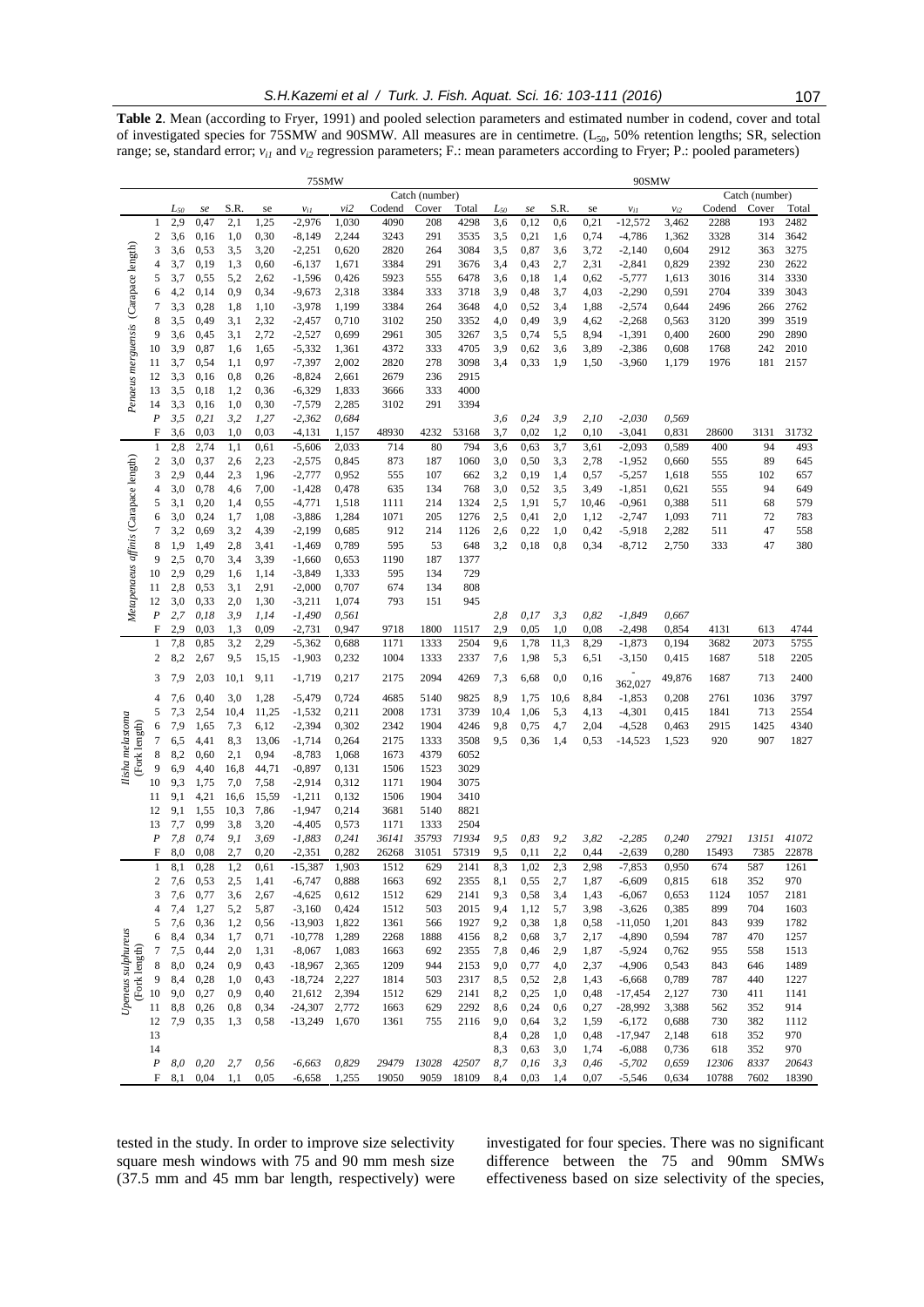

**Figure 4**. The selection curves and length distribution of the jinga shrimp (*Metapenaeus affinis*) .Y-axis left: percentage retained for the selection curves of: a; 75SMW and b; 90SMW (thick drawn lines; mean selection curve, thin drawn lines; individual selection curves). Y-axis right: normalized length-frequency distribution, drawn lines; codend specimens, broken lines; cover specimens.



**Figure 5**. The selection curves and length distribution of the Indian ilisha (*Ilisha melastoma*). Y-axis left: percentage retained for the selection curves of: a; 75SMW and b; 90SMW (thick drawn lines; mean selection curve, thin drawn lines; individual selection curves). Y-axis right: normalized length-frequency distribution, drawn lines; codend specimens, broken lines; cover specimens.

except  $L_{50}$  of Indian ilisha (which was significantly higher in 75SMW, Table 2).

We fitted SMWs close to codend exactly before it, as suggested by Robertson, (1993). This probably made changes in SMW open meshes when large amount of jelly fishes (*Aurelia aurita*) have caught in trawl net. This part of by-catch especially when a large amount of it caught in a haul (we have caught nearly 600 kg jellyfish in a haul by 75SMW) can altered codend geometry and degree of mesh opening in SMW and codend both, increasing catch bulk and

drag, also this made fishers distraught, because they spent a long time separating and returning jellyfish to the sea. From a management standpoint, it is an important factor to convince fishers to fit by-catch excluder devices (BRD) in their nets. It seems that using a grid for removing big hydro-bios (mostly *Aurelia aurita, Portunus pelagicus* and *Sepia pharaonis*) and flatfish, which added to a square mesh window or codend, could be useful for removing bycatch in such multispecies system that most of the bycatch species have length close to target species and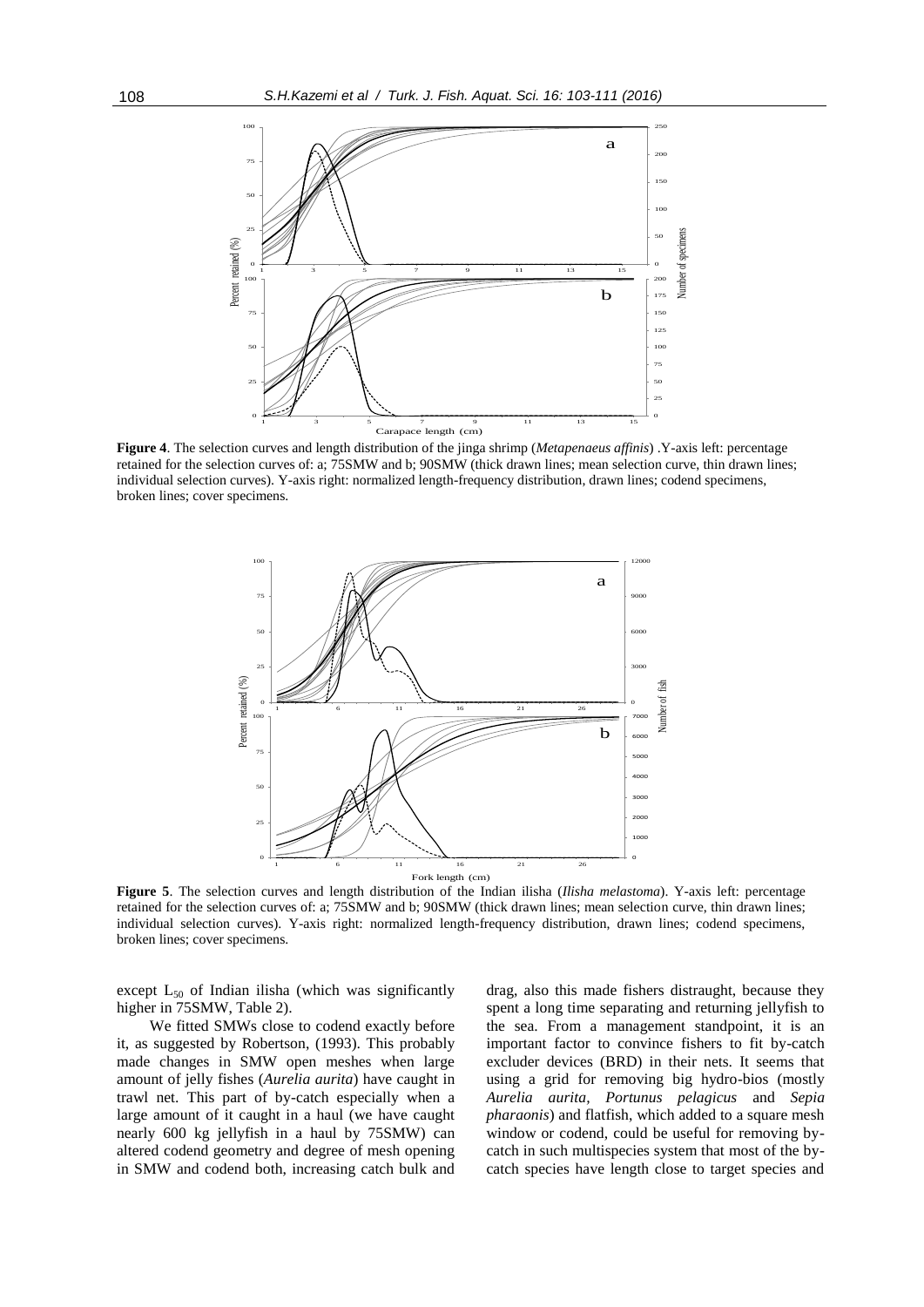

**Figure 6**. The selection curves and length distribution of the sulphur goatfish (*Upeneus sulphurous*). Y-axis left: percentage retained for the selection curves of: a; 75SMW and b; 90SMW (thick drawn lines; mean selection curve, thin drawn lines; individual selection curves). Y-axis right: normalized length-frequency distribution, drawn lines; codend specimens, broken lines; cover specimens.

removing rather by-catch is the main aim (Stewart, 2002; Broadhurst *et al*., 2004; Aydin *et al*., 2011).

Rogers *et al*. (1997) demonstrated that gear efficiencies depended on local species composition and size distributions. Furthermore, size selection is not only depend on species lengths; mesh size, twine diameter (Sala *et al.*, 2007) and materials (Tokaç *et al*., 2004; Deval *et al*., 2006), catch bulk (Campos *et al*., 2003; Broadhurst *et al*., 2005; Aydin *et al*., 2014), towing speed (Broadhurst *et al*., 2005), number of meshes in the codend circumference and hanging ratio (Broadhurst and Millar 2009; Graham *et al*., 2009) all can effect on species escape, So, we cannot compare the result of the present work with any other study.

There were 4.38 and less than 1 % of *Penaeus merguiensis* individuals below LFM (3.021 cm; Safaei, 2005) in 75SMW and 90SMW codends, respectively. Whereas, 22.34 and 12.04 % of *Metapenaeus affinis* subsamples were found below LFM (2.716 cm; Kamrani *et al*., 2005) in the 75SMW and 90SMW codends, respectively. These were due to the different behaviours in different Penaeid species (Whitaker *et al*., 1992; Rogers *et al*., 1997). However, a very large amount of fish species are caught below their sexual legal length in this fishing system at Hormuzgan province and removing further fish species should be the aim of management strategies.

In conclusion, this study clearly shows that there is not any notable different in size selectivity of square mesh windows with different mesh sizes for investigated species. On the other hand, reduction in weight of juvenile species could be achieved by adding square mesh windows in the dhow prawn trawl nets of the Persian Gulf. Also, nevertheless, future studies on different by-catch reduction methods such as full square mesh codends or grids should

improve size selectivity of the species and efforts to reduce by-catch in this fishing system.

#### **References**

- Alverson, D.L., Freeberg, M.H., Pope, J.G. and Murawisk, S.A., 1994. A global assessment of fisheries by-catch and discards. FAO Fisheries Technical Paper. 339, 1‑233.
- Alverson, D. L. and Hughes, S.E. 1996. By-catch: from emotion to effective natural resource management. Review in Fish Biology and Fisheries, 6, 443-442. Doi: 10.1007/BF00164325.
- Alverson, D. L. 1997. Global assessment of fisheries bycatch and discards: a summary overview, Global Trends. Fisheries Management American Fisheries Society Symposium 20, 115–125.
- Arkley, K. 1990. Fishing trials to evaluate the use of square mesh selector panels fitted to Nephrops trawls - MFV `Heather Sprig' (BCK 181). Seafish Report No. 383.
- Aydın, C., Tokaç, A., Ulaş, A., Maktay, B. and Şensurat, T. 2011. Selectivity of 40 mm square and 50 mm diamond mesh codends for five species in the eastern Mediterranean demersal trawl fishery. African Journal of Biotechnology, 10, 5037-5047. Doi: 10.5897/AJB11.1495.
- Aydın, C., Şensurat, T., Özdemir, Y. and Tosunoğlu, Z. 2014. The effect of number of meshes around protective bag circumference on size selectivity of demersal trawl codend. Journal of Applied Ichthyology, 30: 454–462. Doi: 10.1111/jai.12413.
- Azar, R. 1981. Report of distribution and abundance of Bycatch species in shrimp trawls of the Persian Gulf. Publication of Iranian Fisheries Organization. 56P. (In Persian).
- Briggs, R.P. and Robertson, J.H.B. 1993. Square mesh panel studies in the Irish Sea. ICES CM1993/B:20.
- Broadhurst, M.K., Millar, R.B., Kennelly, S. J., Macbeth, W. G., Young, D.J. and Gray, C. A. 2004. Selectivity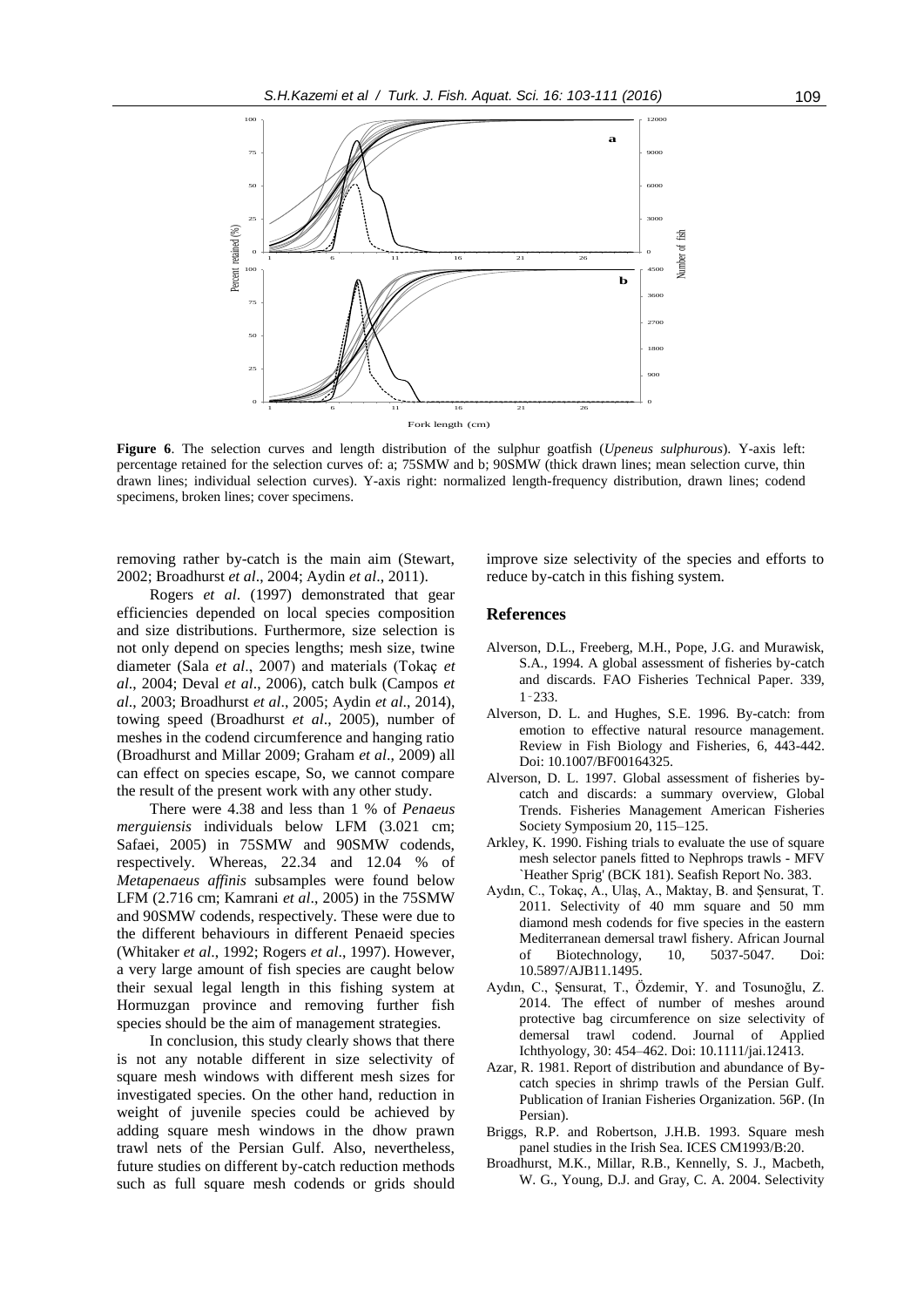of conventional diamond- and novel square-mesh codends in an Australian estuarine penaeid-trawl fishery. Fisheries Research, 67, 183-194. Doi: 10.1016/j.fishres.2003.09.043.

- Broadhurst, M.K., Macbeth, W.G. and Wooden, M.E.L. 2005. Reducing the discarding of small prawns in NSW's commercial and recreational prawn fisheries. Final Report to the Fisheries Research & Development Corporation. Project No. 2001/031. NSW Department of Primary Industries - Fisheries Final Report Series No. 71. 203pp.
- Broadhurst, M.K. and Millar, R.B. 2009. Square-mesh codend circumference and selectivity. ICES Journal of Marine Science, 66, 566-72. Doi: 10.1093/icesjms/fsp001.
- Campos, A., Fonseca, P. and Henriques, V., 2003. Size selectivity for four fish species of the deep ground fish assemblage off the Portuguese southwest coast: evidence of mesh size, mesh configuration and codend catch effects. Fisheries Research, 63, 213-233. Doi: 10.1016/S0165-7836(03)00060-2.
- Catchpole, T.L. and Gray, T.S. 2010. Reducing discards of fish at sea: a review of European pilot projects. Journal of Environment Management, 91, 717–723. Doi: 10.1016/j.jenvman.2009.09.035.
- ConStat, 1995. CC selectivity Granspaettevej 10, DK-9800 Hjjlarring, Denmark.
- Crowder, L.B. and Murawski, S.A. 1998. Fisheries bycatch: Implications for management. Fisheries, 23, 8-17. Doi: 10.1577/1548- 8446(1998)023<0008:FBIFM>2.0.CO;2.
- Deval, M.C., Bök, T., Ateş, C. and Özbilgin, H. 2006. Selectivity of PE and PA material cod ends for rose shrimp *Parapenaeus longirostris* in Turkish twin rigged beam trawl fishery. Fisheries Research, 81, 72- 79. Doi: 10.1016/j.fishres.2006.05.007.
- Froese, R. and Pauly, D. 2015. FishBase. Available at www.fishbase.org. Retrieved 7 September 2015.
- Fryer, R.J. 1991. A model of between-haul variation in selectivity. ICES Journal of Marine Science, 48: 281- 290. Doi: 10.1093/icesjms/48.3.281.
- Graham, K.J., Broadhurst, M. and Millar, R.B. 2009. Effects of codend circumference and twine diameter on selection in south-eastern Australian fish trawls. Fisheries Research, 95, 341-349. Doi: 10.1016/j.fishres.2008.10.001.
- Ibrahim, M.A., El-Bary, K.A. and Al-Khayat, J.A. 1989. By-catch of commercial bottom trawl fishery from Qatar waters. Qatar University Science Bulletin, 9, 309-319.
- Kampf, J. and Sadrinasab, M. 2006. The circulation of the Persian Gulf: a numerical study. Ocean Science, 2, 27–41. Doi: 10.5194/os-2-27-2006.
- Kamrani, E., Mojazi A.B. and Safaee, M. 2005. Reproductive biology of Jinga Shrimp (Metapenaeus affinis) in coastal waters of Hormozgan province, Southern Iran. Iranian scientific fisheries journal. 13 (4), 151-160.
- Kazemi, S.H., Paighambari, S.Y. and Abaspour Naderi, R. 2014. By-catch and Discard composition of dhow Penaeid Trawl Fisheries in Hormuzgan Province, the Northern Persian Gulf. J. Persian Gulf (Marine Science). 5, 49-56.
- Kelleher, K. 2005. Discards in the world's marine fisheries. An update. FAO Fisheries Technical Paper No. 470. Rome: FAO, 131 pp.
- Metin, C., Özbilgin, H., Tosunoğlu, Z., Gökçe, G., Aydın,

C., Metin, G., Ulaş, A., Kaykaç, H., Lök, A., Düzbastılar, F.O. and Tokaç, A. 2005. Effect of square mesh escape window on codend selectivity for three fish species in the Aegean Sea. Turkish Journal of Veterinary and Animal Science, 29, 461-468, 2005

- Ohaus, T. 1990. By-catch. Pacific Fishing. 1990, 44-51.
- Paighambari, S.Y. 2003. Study on efficiency of some By catch Reduction Devices in Shrimp Trawling in the Persian Gulf. Ph.D Thesis. Tarbiat Modares University. Marine Science Faculty.112p.
- Paighambari, S.Y., Taghavi, S.A., Ghadairnejad, S.H., Seyfabadi, J. and Faghihzade, S. 2003. Comparing the effect of several BRD on reducing commercial species fishing smaller than LM50 in shrimp trawls fishery in the Persian Gulf. Iran Journal of Fisheries Science, 12, 13-33. (In Persian).
- Pope, J.G. 1991. The ICES multi-species assessment working group: Evolution, insights, and future problems. ICES Journal of Marine Science, 193, 22- 33.
- Robertson, J., and Shanks, A., 1994. Analysis of fishing trials, using the twin trawl system, of nets with windows of square mesh, SOAFD, MAFF, Scottish Fisheries Working Paper, 2/94.
- Robertson, J.H.B. 1993. Design and fitting of square meshwindows in whitefish and prawn trawls and seine nets. Scottish Fisheries Information Pamphlet No. 20.
- Rogers, D.R., Rogers, B.D., de Silva, J. and Wright, V.L. 1997. Effectiveness of four industry-developed by catch reduction devices in Louisiana's inshore waters. Fisheries Bulletin, 95, 552–565.
- Safaei, M. 2005. Population dynamics banana shrimp (*Penaeus merguiensis*) in coastal waters of Hormozgan province. Pajouhesh and Sazandegi. 67, 50-61. (In Persian).
- Sala, A., Lucchetti, A. and Buglioni, G. 2007. The influence of twine thickness on the size selectivity of polyamide codends in a Mediterranean bottom trawl. Fisheries Research, 83, 192-203. Doi: 10.1016/j.fishres. 2006.09.013.
- Schoning, R.W., Jacobsen, R.W., Alverson, D.L., Gentle, T.H. and Auyong, J. 1992. Proceedings of the National Industry By-catch Workshop, February 4–6, 1992, Newport, Oregon (available from Natural Resources Consultants, 4055 21st W., Seattle, WA 98199).
- Suuronen, P. 2005. Mortality of fish escaping trawl gears. FAO Fisheries Technical Paper, 478. 87 pp.
- Stewart, P. A. M. 2002: A review of studies of fishing gear selectivity in the Mediterranean. FAO COPEMED Report No. 9, Rome, Italy, 57 pp.
- Thorsteinsson, G. 1992. Experiments with square mesh windows in the Nephrops trawling off South Iceland. ICES CM, B, p. 3.
- Tokaç, A., Özbilgin. H. and Tosunoğlu, Z. 2004. Effect of PA and PE material on codend selectivity in Turkish bottom trawl. Fisheries Research, 67: 317-327. Doi: 10.1016/j.fishres.2003.10.001.
- Ulmestrand, M. and Larsson, P.O. 1991. Fishing trials with 70 mm square mesh in the top of a Norwegian lobster trawl. ICES Fish. Technology and Fishing Behaviour Working Group. Ancona, 22-24 April.
- UNEP., 1999. Overview on Land Based Sources and Activities Effecting the Marine Environment in the ROPME Sea Area. UNEP/GPA coordination office and ROPME 127 pp.
- Valinassab, T., Zarshenas, G.A., Fatemi, M.R. and